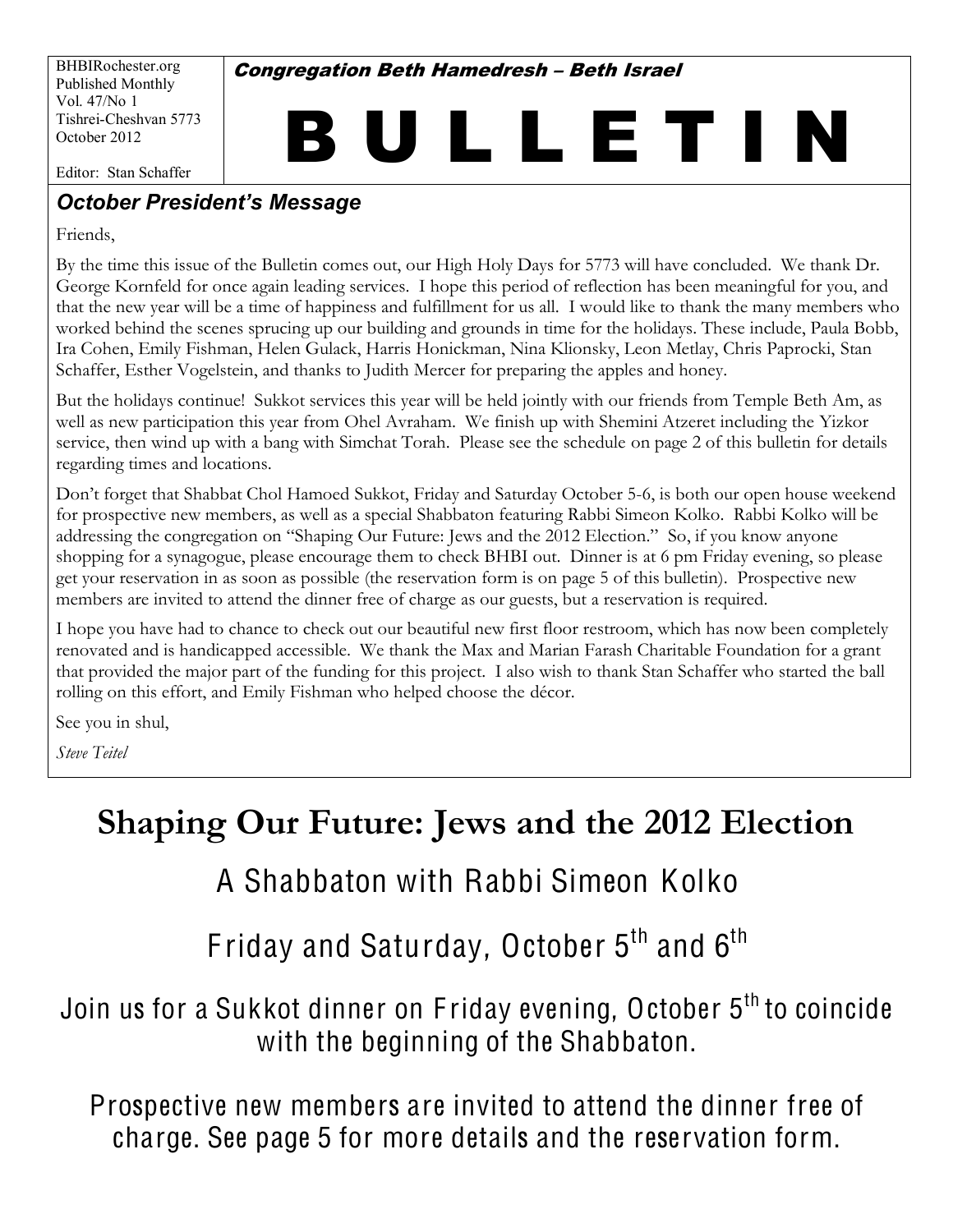## BHBI CALENDAR OF EVENTS - OCTOBER 2012

| Monday    | Oct 1  | 9:00 AM | Joint Sukkot First Day service with Temple Beth Am at BHBI<br>Light candles after 7:32 PM                            |  |  |  |
|-----------|--------|---------|----------------------------------------------------------------------------------------------------------------------|--|--|--|
|           |        | 5:30 PM | Sukkot Harvest in the Hut Dinner at Temple Beth Am                                                                   |  |  |  |
|           |        | 7:30 PM | Erev Sukkot Second Day service with Temple Beth Am and Ohel Avraham<br>at Beth Am                                    |  |  |  |
| Tuesday   | Oct 2  | 9:30 AM | Sukkot Second Day service with Temple Beth Am and Ohel Avraham at<br>Beth Am                                         |  |  |  |
| Friday    | Oct 5  | 6:00 PM | Sukkot Dinner at BHBI (Free for potential new members!!)                                                             |  |  |  |
|           |        | 8:00 PM | Shabbat Evening Service and Shabbaton Discussion Led by Rabbi Simeon<br>Kolko<br>Light candles at 6:25 PM            |  |  |  |
| Saturday  | Oct 6  | 9:00 AM | Shabbat Morning Service for Shabbat Chol Hamoed Sukkot                                                               |  |  |  |
|           |        | 1:00 PM | Shabbaton Discussion Led by Rabbi Simeon Kolko                                                                       |  |  |  |
| Sunday    | Oct 7  | 9:00 AM | Service, Breakfast and Discussion                                                                                    |  |  |  |
|           |        | 7:00 PM | Joint Erev Shemini Atzeret Service with Yizkor at Temple Beth Am                                                     |  |  |  |
| Monday    | Oct 8  | 9:00 AM | Joint Shemini Atzeret Service with Yizkor with Temple Beth Am and Ohel<br>Avraham at BHBI                            |  |  |  |
|           |        | 7:15 PM | Joint Erev Simchat Torah Service with Temple Beth Am and Ohel<br>Avraham at BHBI                                     |  |  |  |
| Tuesday   | Oct 9  | 9:00 AM | Joint Simchat Torah Service with Temple Beth Am and Ohel Avraham at<br>Nazareth College Medaille Hall Community Room |  |  |  |
| Wednesday | Oct 10 | 7:30 PM | Small Conservative Shul Collaborative Torah Study at BHBI                                                            |  |  |  |
| Friday    | Oct 12 | 7:00 PM | Joint Shabbat Evening Service with Temple Beth Am at Beth Am<br>Light candles at 6:13 PM                             |  |  |  |
| Saturday  | Oct 13 | 9:30 AM | Joint Shabbat Morning Service with Temple Beth Am at BHBI<br>Torah: Bereisheet                                       |  |  |  |
| Sunday    | Oct 14 | 9:00 AM | Service, Breakfast and Discussion                                                                                    |  |  |  |
| Monday    | Oct 15 | 7:30 PM | Monthly Meeting of the BHBI Board of Trustees                                                                        |  |  |  |
| Friday    | Oct 19 | 8:00 PM | <b>Shabbat Evening Service</b><br>Light candles at 6:01PM                                                            |  |  |  |
| Saturday  | Oct 20 | 9:30 AM | <b>Shabbat Morning Service</b><br>Torah: Noah                                                                        |  |  |  |
| Sunday    | Oct 21 | 9:00 AM | Service, Breakfast and Discussion                                                                                    |  |  |  |
| Friday    | Oct 26 | 8:00 PM | <b>Shabbat Evening Service</b><br>Light candles at 5:51 PM                                                           |  |  |  |
| Saturday  | Oct 27 | 9:30 AM | Shabbat Morning Service<br>Torah: Lech Lecha                                                                         |  |  |  |
| Sunday    | Oct 28 | 9:00 AM | Service, Breakfast and Discussion                                                                                    |  |  |  |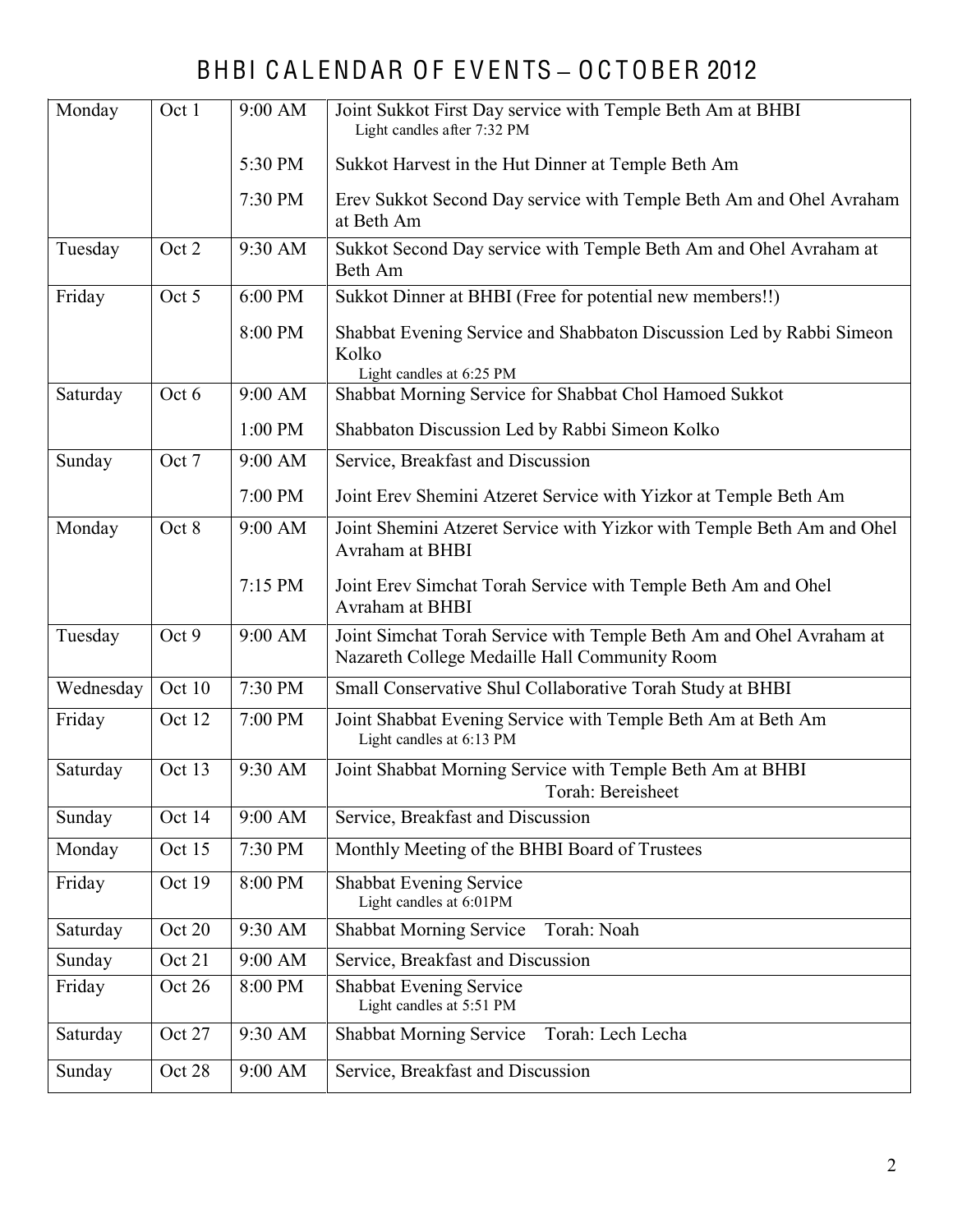#### **DONATIONS THANK YOU FOR YOUR GENEROSITY!**

#### **GENERAL FUND**

In memory of David Schaffer *Laura Levinson*

In memory of Gladys Glazer *Stuart and Rachel Axelrod*

In memory of Mazel Tov Levy *Paul and Rose Israel*

In memory of Minnie Berg *The Honickman Family*

In memory of Gladys Glazer *The Honickman Family*

In memory of Tanya Yudelson *The Honickman Family*

*Jill Clark-Foulkes*

Donations for the BHBI High Holy Day Appeal will appear in the November Bulletin

#### **THANK YOU TO OUR KIDDUSH SPONSORS FOR THE MONTH OF SEPTEMBER**

September 1 The Congregation

- September 8 The Congregation
- September 15 The Congregation
- September 22 The Congregation
- September 26 Yom Kippur Break Fast sponsored by Harris & Aline Honickman in memory of Milton Honickman

#### **BHBI WEBSITE**

Have you checked out the BHBI web site lately? If you haven't there is a lot that you're missing. The web site at [www.BHBIRochester.org](http://www.bhbirochester.org/) provides information about many aspects of our congregation, lists the BHBI calendar, has electronic versions of this and previous bulletins going back several years, has an extensive history of our congregation along with historic photos, includes photos from several BHBI dinners, picnics and other special events, and has the unique Adon Olam Songbook with information on over 100 melodies for Adon Olam.

#### **MAKE PURCHASES AT AMAZON.COM AT SUPPORT BHBI AT THE SAME TIME!**

Why not contribute to BHBI while making on-line purchases? It's easy to purchase gifts on-line at Amazon.com and support BHBI financially at the same time. Just go to the BHBI web page at [www.BHBIRochester.org](http://www.bhbirochester.org/) and click on the Amazon.com link. Each time you make a purchase after linking to Amazon.com from our web page, BHBI gets a percentage of the purchase price. The more you buy in this way, the more BHBI makes!

#### **SMALL CONSERVATIVE SHUL COLLABORATIVE TORAH STUDY**

The next Small Conservative Shul Collaborative Torah Study session will be held at BHBI on Wednesday, October  $10<sup>th</sup>$  at 7:30 p.m. Come join in the lively discussion along with congregants from BHBI, Temple Beth Am and Temple Beth David.

### **DO YOU KNOW ANYONE WHO IS UNAFFILIATED AND INTERESTED IN JOINING A CONGREGATION?**

Let them know about BHBI's special free 3 month trial membership (available to prospective first-time new members only). Have them contact BHBI at 244-2060 or [BHBI@frontiernet.net](mailto:BHBI@frontiernet.net) and we will be happy to give them information about BHBI and this great offer!!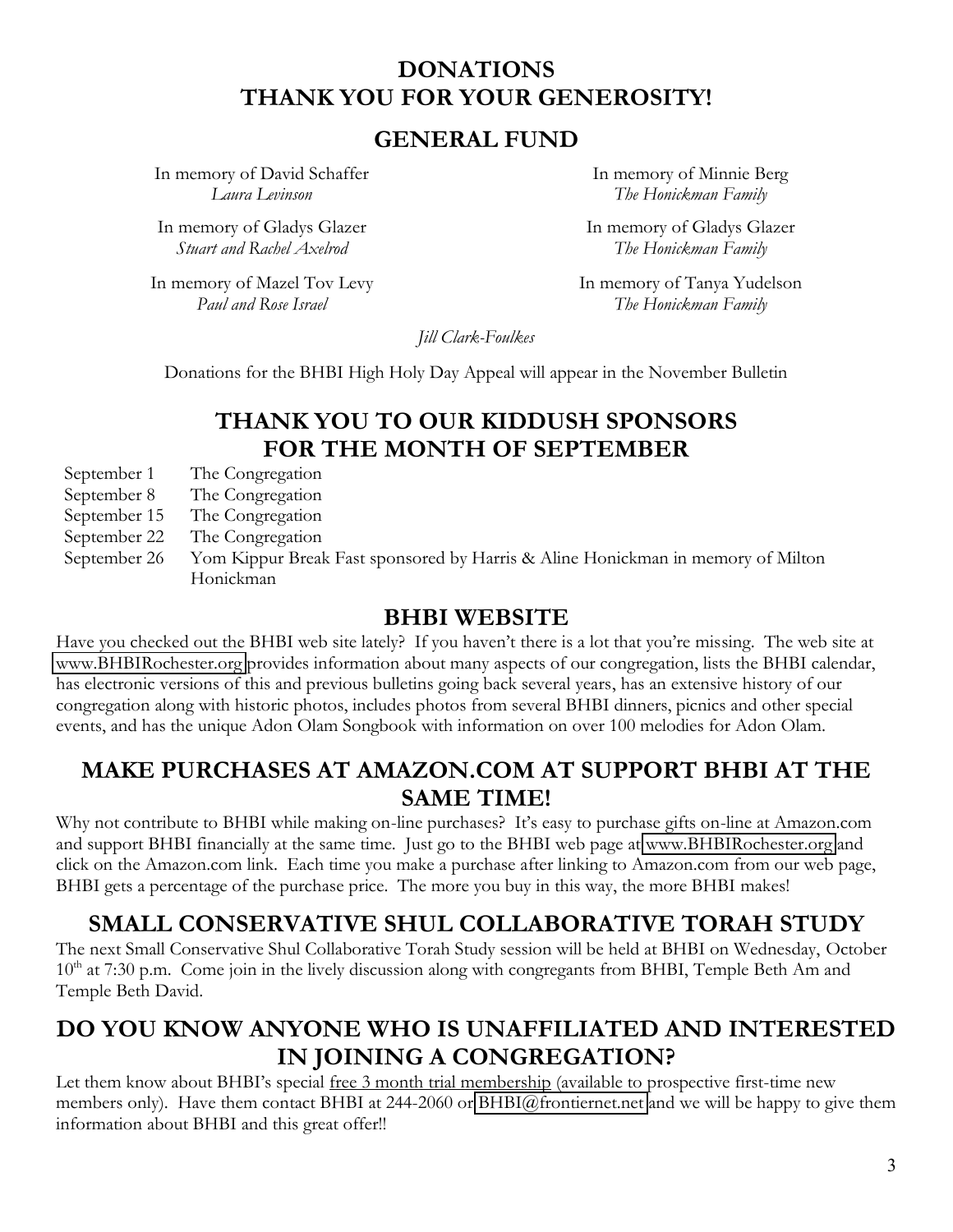### **YAHRZEITS**

At the following Shabbat Services, we will read the names of our late loved ones whose Yahrzeits will occur on that Shabbat or during the following week.

| October 5-6                                                                                                        | Tishrei                                | October 12-13                                                                       | Tishrei -<br>Cheshvan | October 19-20                                                                                                                                                                                                                                           | Cheshvan                                   | October 26-27                                                                                                                                                                                          | Cheshvan                                                       |
|--------------------------------------------------------------------------------------------------------------------|----------------------------------------|-------------------------------------------------------------------------------------|-----------------------|---------------------------------------------------------------------------------------------------------------------------------------------------------------------------------------------------------------------------------------------------------|--------------------------------------------|--------------------------------------------------------------------------------------------------------------------------------------------------------------------------------------------------------|----------------------------------------------------------------|
| Leon Titof<br>Stanley Toker*<br>Daniel Horowitz<br>Beverly Clark*<br>David Israel<br>Morris Album*<br>Betty Katzen | 20<br>20<br>23<br>24<br>24<br>25<br>25 | Sam Gold<br><b>Bernard Israel</b><br>Celia Israel<br>Bessie Miller*<br>Ida Phillips | 29<br>30<br>30        | Sarah Rickler*<br>Blanche Florescue Ross*<br>Charles Schnidman*<br>Harry Silverman*<br>Rabbi Jordan Taxon<br>Ida Menter*<br>Clara Spencer<br>Marion Lazar*<br>Joseph D. Stolnitz*<br>Ida Buckbinder*<br>Irene Bernstein Mikolasek*<br>Bernard Lipschutz | 4<br>4<br>4<br>4<br>4<br>8<br>8<br>9<br>10 | Dianne Hooker*<br>Lottie Astrachan*<br>Lewis Glaser<br>Alfred E. Hart*<br>Sol Weinstein*<br>Israel Astrachan*<br>Marion<br>Grossman*<br>Nellie Beckler*<br>Lena Cohen*<br>Sofya Kaminnik*<br>Ray Toker | 11<br>12<br>12<br>12<br>12<br>13<br>13<br>15<br>16<br>17<br>17 |
|                                                                                                                    |                                        |                                                                                     |                       | Ingeborg Vogelstein                                                                                                                                                                                                                                     | 10                                         |                                                                                                                                                                                                        |                                                                |

We pray that our mourners will be comforted among all the mourners of Zion and Jerusalem and that the memory of the deceased continues to be a blessing to all who knew them.

## **MEMORIAL PLAQUES**

You can memorialize a friend or loved one by purchasing a BHBI memorial plaque. Our memorial plaques are very reasonably priced. For more information, contact Stan Schaffer at 473-8072 or [stanschaffer@frontiernet.net](mailto:stanschaffer@frontiernet.net)

## **FAMILY FUN FEST**

The JCC will be hosting a family fun fest with lots of event, games and activities for families with children on Sunday, October  $14<sup>th</sup>$  from 1to 4 pm. The event will be open to the public.

## **GOODSEARCH.COM**

Goodsearch.com is an on-line internet search program that pays non-profit organizations like BHBI a fee every time someone uses their search service. Go to [www.goodsearch.com,](http://www.goodsearch.com/) enter the search term that you want and put in BHBI on the line where it says Who Do You Goodsearch For? BHBI will benefit from each search you make!



So far our *TOPS* Gift Card fundraiser has been quite successful. Remember, *TOPS* Gift Cards are now available through BHBI in \$50 denominations. To purchase TOPS Gift Cards, contact Stan Schaffer at 473-8072 or by e-mail at stanschaffer@frontiernet.net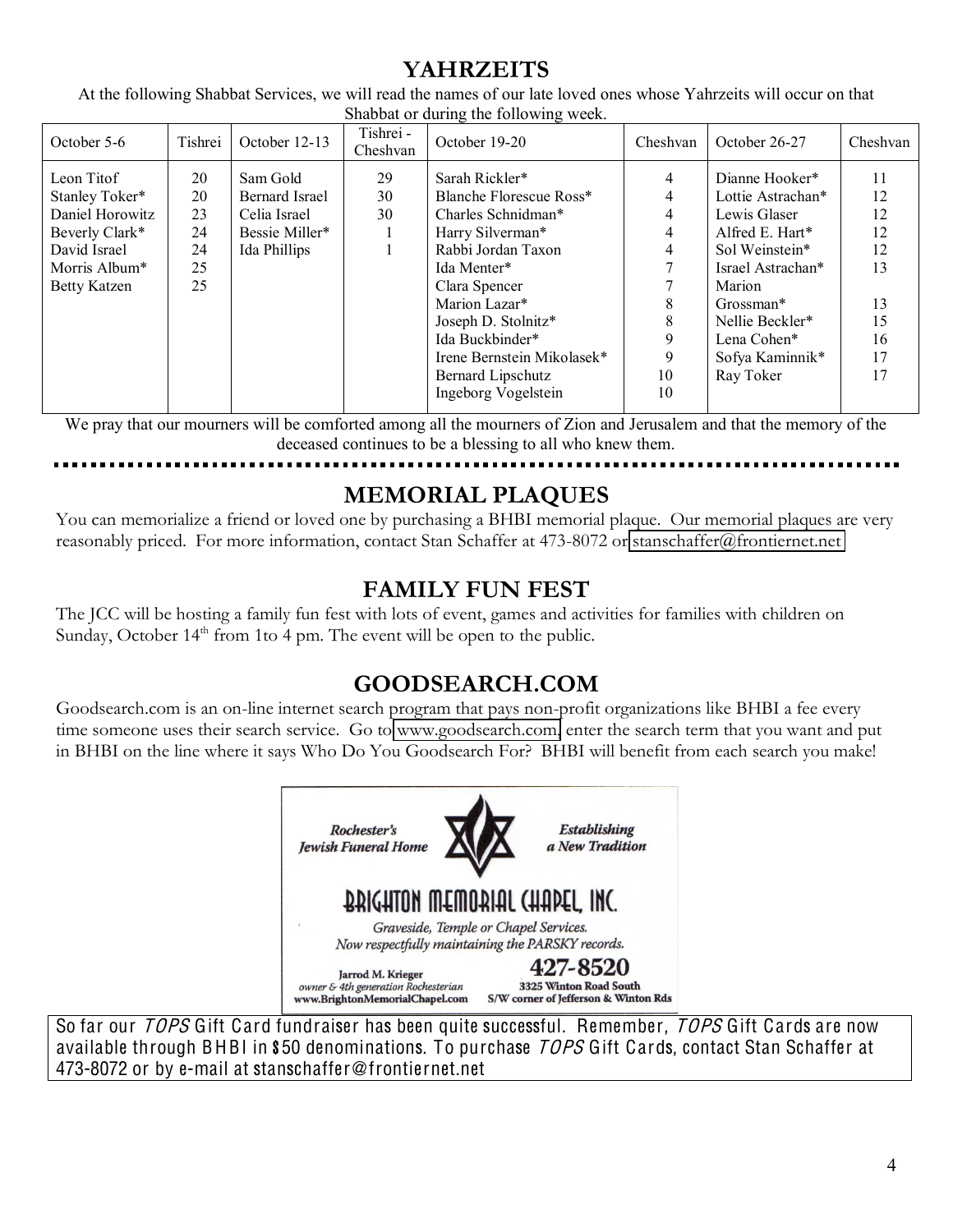## EVENTS IN THE COMMUNITY

THE 20<sup>TH</sup> LANE DWORKIN JEWISH BOOK FESTIVAL WILL INCLUDE THE FOLLOWING OCTOBER EVENTS:

Pre-Festival Fall Cooking - Celebrate the Harvest with Sukkot Samplings - Thursday, October 4<sup>th</sup> at 7 pm at the JCC. Two Jewish chefs will show us how to prepare Sukkot delicacies.

Ticket to the Limit  $-$  Sunday, October 28<sup>th</sup> at 7:30 pm at the JCC. Randy Cohen discusses his book *Ticket to* the Limit that illustrates the secret to being a successful entrepreneur.

**Children's Program with P.J. Library** – Sunday, October 28<sup>th</sup> at 2 pm at the JCC. Stories, crafts and games for kids up to age 9.

Men's Comedy Night - Monday, October 29<sup>th</sup> at 7 pm at the Genesee Valley Club, 421 East Avenue. Bruce Ferber discusses discuses his novel *Elevating Overman* and David Javerbaum will talk about his humorous book *The Last Testament: A Memoir by God.* Business attire and advanced tickets are required.

**Women's Fashion Show - Wednesday, November 1 at 6:30 pm at the Village Gate. Wine & Tapas at 6:30,** presentation by Karen Bergreen about her novel *Perfect is Overrated* at 7:15, and fashion show at 8:00. Bring donations for women's clothing drive.

For more information, contact the JC C or go to www.rjbf.org

#### THE ROCHESTER JEWISH FILM FESTIVAL PRESENTS:

Brothers – At the JCC Hart Theatre on Wednesday, October 24 at 7 pm. In this movie, 2 Argentine brothers with opposing religious philosophies come to a head when Aaron, a distinguished NYC attorney and a Torah scholar, has been asked to defend the right of Orthodox yeshiva students to be exempt from military service. Their story mirrors the intense struggle between Israel's religious and political principles, and touches on what it means to be Jewish. The post film discussion will be moderated by Professor Michael Dobkowski.

@ @ @ @ @ @ @ @ @ @ @ @ @ @ @ @ @ @ @ @ @ @ @ @ @ @ @ @ @ @ @ @ @ @ @@ @ @ @ @ @ @ @

### JOIN BHBI FOR A SHABBAT CHOL HAMOED SUKKOT DINNER ON FRIDAY EVENING, OCTOBER 5TH AS WE INITIATE A WEEKEND SHABBATON WITH RABBI SIMEON KOLKO

Dinner will begin at 6:00 p.m. and will be followed by Kabbalat Shabbat services and a discussion led by Rabbi Kolko titled "Shaping Our Future: Jews and the 2012 Election"

Dinner Cost: Adults \$12, Children Ages 12 Years and Under \$8, Family Maximum \$36 F ree for prospective new members!

#### RESERVATION FORM

Names: 2008. 2008. 2008. 2008. 2008. 2008. 2008. 2008. 2008. 2008. 2008. 2008. 2008. 2008. 2008. 2008. 2008. 2008. 2008. 2008. 2008. 2008. 2008. 2008. 2008. 2008. 2008. 2008. 2008. 2008. 2008. 2008. 2008. 2008. 2008. 2008.

Number of Adults Attending: Number of Children Ages 12 and Under Attending:

Total Amount Enclosed: \$\_\_\_\_\_\_\_\_\_\_\_\_\_\_

Please send this completed reservation form along with your check to: BHBI, 1369 East Ave., Rochester, NY 14610